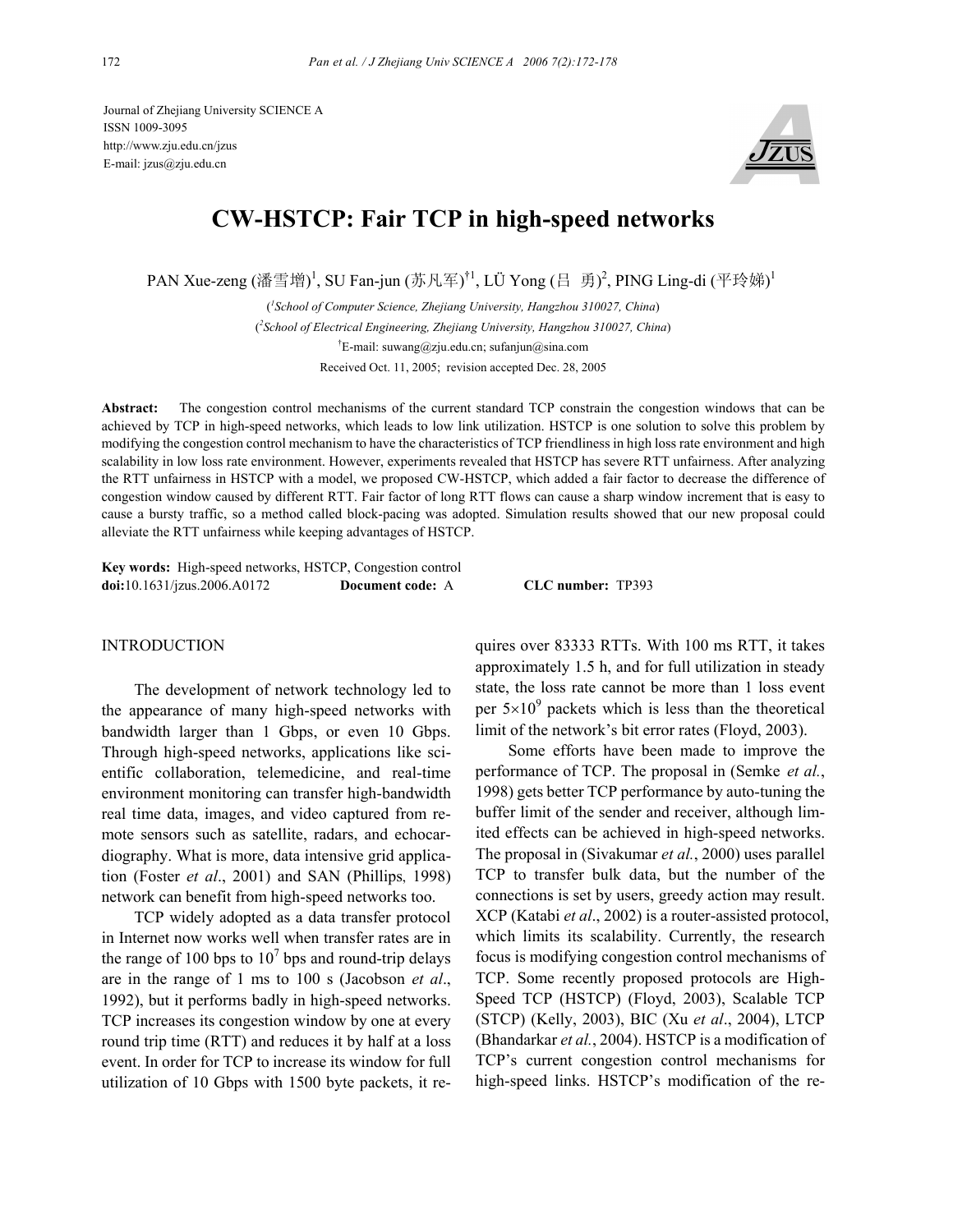sponse function is realized by change of additive increase and multiplicative decrease parameters. Therefore, HSTCP has high scalability in high-speed networks. STCP has similar idea. BIC views congestion control as a searching problem in which the system gives yes/no feedback through packet loss. It consists of two parts: binary search increase and additive increase. LTCP uses two dimensional congestion control: at the macroscopic level, the layers are added/dropped based on dynamic network conditions and at the microscopic level, the congestion window behavior is defined for operating at any given layer.

However, in (Xu *et al*., 2004), the author points out that HSTCP has more severe RTT unfairness. We define the RTT unfairness of two competing flows to be the throughput ratio, which equals to the ratio of bottleneck link utilization. Lakshman and Madho (1997) studied RTT unfairness of standard TCP. It is reported that under a DT (Drop Tail) queue TCP throughput is inversely proportional to  $RTT^{\alpha}$ , where 1≤*α*≤2.

In this paper, we analyze the RTT unfairness with a model proposed in (Chiu and Jain, 1989). To resolve the RTT unfairness, a fair protocol named CW-HSTCP is proposed, and we give a relative fair criterion to evaluate the algorithm in Section V. CW-HSTCP adds a fair factor to eliminate the difference of congestion window between flows with different RTT. Block-pacing scheme is adopted to avoid bursty traffics caused by fair factor of long RTT flows.

Our proposal can greatly alleviate the severe RTT unfairness, and keep the RTT unfairness below the inverse ratio of RTT. With ns-2 simulator, we show CW-HSTCP can get a stable fairness between different RTT flows, and have friendliness to standard TCP. What is more, CW-HSTCP only needs small modification of the HSTCP algorithm. Compared with BIC, our proposal is simple and keeps the advantages of HSTCP.

## BACKGROUND: TCP AND HSTCP

Because our proposal builds on HSTCP, in this section, we briefly introduce TCP and HSTCP (Floyd, 2003).

TCP uses a sliding window mechanism and end-to-end acknowledgments to provide reliable data

transfer across a network (Stevens, 1994). Congestion window (cwnd for short) represents the size of sliding window used by the sender. In congestion avoidance phase, TCP and HSTCP use the following algorithm to adjust its congestion window:

In response to a new acknowledgement (ACK):

$$
w \leftarrow w + a(w)/w. \tag{1}
$$

In response to a congestion event:

$$
w \leftarrow w - b(w) \times w,\tag{2}
$$

where *w* denotes congestion window size. The above congestion control mechanisms are also called AIMD (additive increase and multiplicative decrease), where  $a(w)$  and  $b(w)$  are additive increase and multiplicative decrease parameters respectively.

Therefore, RTT has a significant influence on TCP performance. We can deduce from Eq.(1) that:

$$
w(t+1)=w(t)+a(w)\times\Delta t/RTT.
$$
 (3)

This means that connection increases its sending rate by *a*(*w*) packets per round-trip time. For standard TCP,  $a(w)=1$ ,  $b(w)=0.5$ , which is not sufficient for high-speed networks, so HSTCP makes *a*(*w*) and *b*(*w*) become the function of current congestion window size.

In HSTCP, some parameters such as High\_ Window, Low Window, High P, Low P are defined. We express them as  $H$   $W$ ,  $L$   $W$ ,  $H$   $P$ ,  $L$   $P$ , where *H\_W* and *L\_W* are the congestion window, and *H\_P*, *L\_P* are the corresponding drop rate. When *w*≤*L\_W*, HSTCP uses the same values of  $a(w)$  and  $b(w)$  as standard TCP. While when  $w>L$  W, they will be calculated as follows:

$$
b(w)=(b(H_{_1}W)-0.5)(\log w - \log(L_{_2}W))
$$
  
\n
$$
/(\log(H_{_1}W)-\log(L_{_2}W)) + 0.5,
$$
  
\n
$$
a(w)=w^2 \times p(w) \times 2 \times b(w)/(2-b(w)).
$$

Then the value of  $a(w)$  and  $b(w)$  can be calculated from the default value *H\_W*=83000, *L\_W*=38, *H\_P*=10<sup>-7</sup>, *L\_P*=10<sup>-3</sup> and *b*(*H\_W*)=0.1. We show some of them in Table 1. STCP (Kelly, 2003) has similar idea of setting  $a(w)=0.01w, b(w)=0.125$ .

HSTCP and STCP are realized in sender without needing modifications of network devices, so they are easy to implement in current TCP stacks.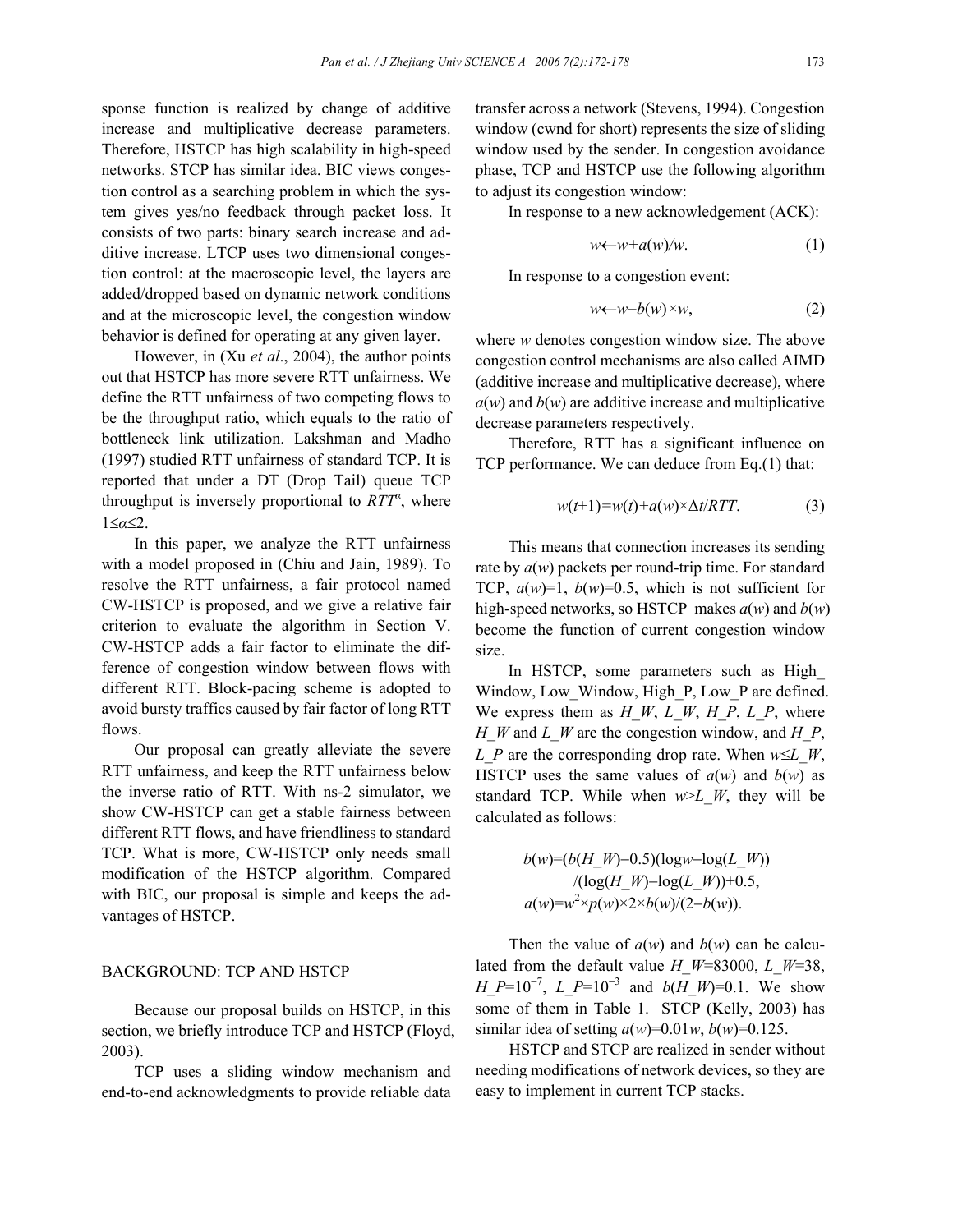| w     | a(w)     | b(w) |  |  |
|-------|----------|------|--|--|
| 38    |          | 0.50 |  |  |
| 118   | 2        | 0.44 |  |  |
| 221   | 3        | 0.41 |  |  |
| 347   |          | 0.38 |  |  |
|       |          |      |  |  |
| 84035 | 71       | 0.10 |  |  |
|       | $\cdots$ |      |  |  |

**Table 1 The value of** *a***(***w***) and** *b***(***w***) in HSTCP** 

## SIMULATION TOPOLOGY AND RTT UNFAIR-NESS ANALYSIS

## **Simulation topology and configuration**

We adopted ns-2 simulator (version 2.26). The topology and configuration are shown in Fig.1. The buffer size of the router is set to the product of bandwidth and the delay of the bottleneck link.



**Fig.1 Simulation topology and configuration**

We use TCP SACK for the simulation, and packet size is set to 1000 bytes. The maximal congestion window is set to  $10^6$ . FTP is the application used to transmit data through the TCP connections.

To avoid phase effect (Floyd and Jacobson, 1992), some web flows and short-lived TCP flows are used, together with 3~5 standard long-lived TCP flows. They act as background traffic for the simulation. The short-lived flows start and end randomly, and the start times of other flows are set randomly in the range of 20 s.

Simulations were run for 200 s, and we get the data during the steady state. Two router queue management policies, DT (Drop Tail) and RED (Random Early Detection) were used respectively.

## **RTT unfairness**

To measure the RTT unfairness, simulations involving five HSTCP flows with RTTs varying from 60 ms to 240 ms were run. We found that RTT unfairness under RED router was not severe. On the contrary, when using DT router, the unfairness was very severe, so we only emphasize the case of DT router in this paper.

In Fig.2, the evolution of the congestion window is given. Subsequently, in Table 2, we list the per-flow bottleneck bandwidth utilization at different time interval calculated as follows:





**Fig.2 The congestion window evolution of HSTCP under DT router**

Per-flow utilization reflects RTT unfairness of HSTCP. From Fig.2 and Table 2, we can easily find the severe RTT unfairness. Flow 1 with RTT of 60 ms, increases congestion window rapidly. As time increases, it gets more and more bandwidth. On the other hand, long RTT flows such as Flow 4 or Flow 5 evolves their windows slowly and bandwidth utilization decreases as time increases. On the whole, short

| Time intervals | Bandwidth utilization $(\%)$ |                                   |                                  |                            |                                    |
|----------------|------------------------------|-----------------------------------|----------------------------------|----------------------------|------------------------------------|
| $\Delta t$ (s) | Flow 1<br>$(RTT = 60$ ms)    | Flow 2<br>$(RTT = 80 \text{ ms})$ | Flow 3<br>$(RTT=140 \text{ ms})$ | Flow 4<br>$(RTT = 200$ ms) | Flow 5<br>$(RTT = 240 \text{ ms})$ |
| $50 - 100$     | 38.98                        | 20.96                             | 18.24                            | 2.38                       | 1.06                               |
| $100 - 150$    | 48.10                        | 21.35                             | 14.10                            | 1.77                       | 0.84                               |
| $150 - 200$    | 52.97                        | 21.39                             | 11.56                            | .52                        | 0.80                               |

**Table 2 Per-flow bottleneck link utilization (%)**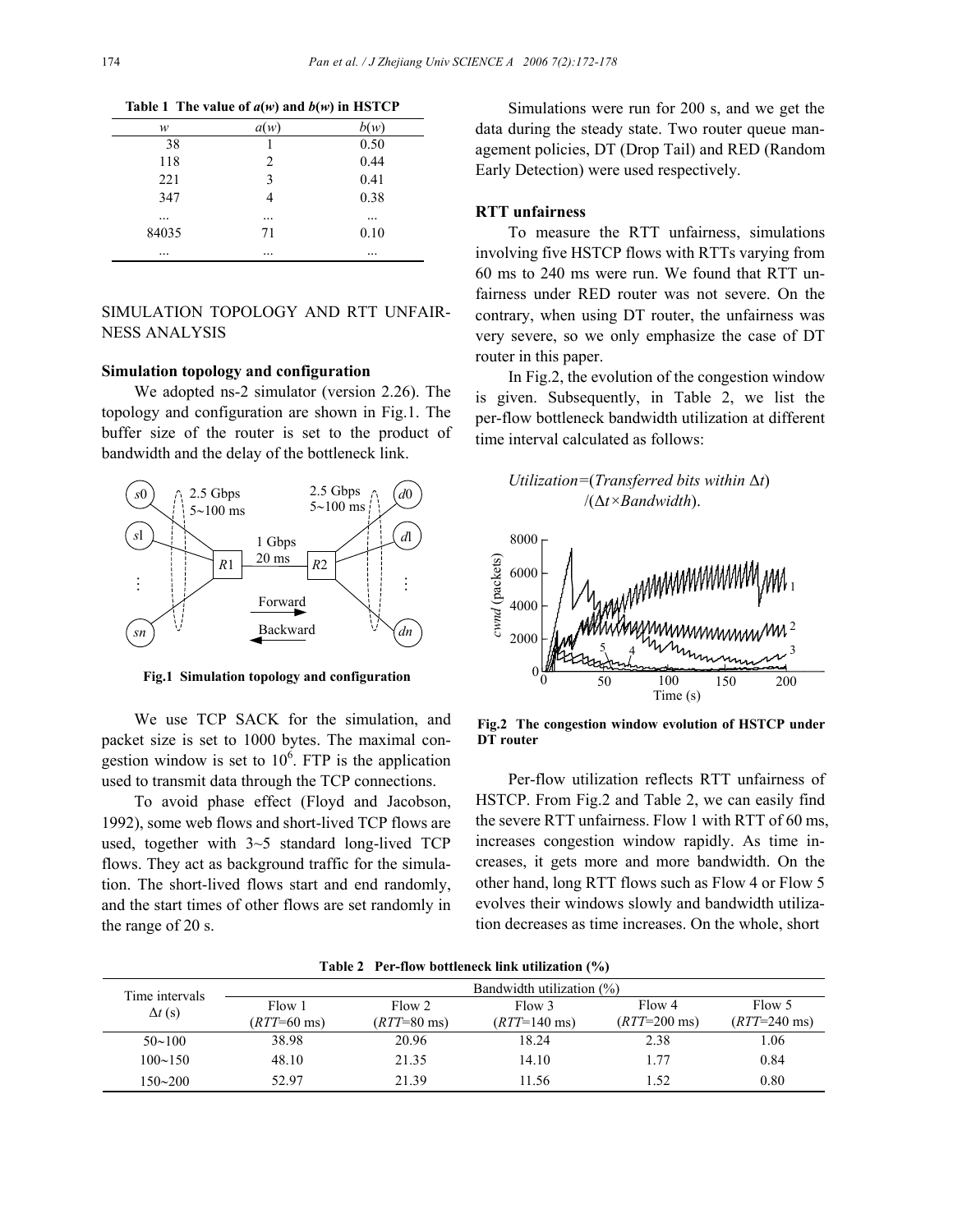RTT Flow 1 and Flow 2 get most of the bandwidth.

The RTT unfairness of STCP is more severe. Three STCP flows with RTT of 120 ms, 160 ms, 240 ms get 91%, 2.73%, 0.77% of the bandwidth respectively.

### **Analysis with model**

We analyze the congestion window evolution using the model proposed in (Chiu and Jain, 1989), which can easily deduce RTT unfairness.

The model assumed synchronized loss which means multiple competing flows simultaneously encounter loss events. When DT routers are used, synchronized loss will happen frequently as shown in Fig.2.

Let  $w_i$  and  $RTT_i$  denote the congestion window size and the RTT of Flow  $i$  ( $i=1, 2$ ) respectively. As shown in Fg.3, axes  $w_1$  and  $w_2$  denote congestion window of Flow 1 and Flow 2. Point denotes the congestion window size of the two flows. Efficiency line denotes the bandwidth is fully utilized by Flow 1 and Flow 2. Throughput of Flow *i* equals  $w_i/RTT_i$ , so the point (e.g., point *A*  $(w_1, w_2)$ ) on efficiency line denotes the state of bandwidth fully utilization. In others words,  $w_1/RTT_1 + w_2/RTT_2$ =bottleneck bandwidth*.* RTT fair line denotes the state that standard TCP with different RTT can achieve, namely,  $w_1$ : $w_2$ = $RTT_2$ : $RTT_1$ . The throughput ratio of the two flows is  $(RTT_2:RTT_1)^2$ .



**Fig.3 The analysis with model**

We assume  $RTT_1 > RTT_2$ , and begin with a state of  $w_1 > w_2$  denoted by point *A*. If the initial state is  $w_1 \leq w_2$  (denoted by point *G*), the same result will be obtained.

For standard TCP,  $a(w)=1$ ,  $b(w)=0.5$ , because point *A* is under the efficiency line, which means that

there is available bandwidth, so the congestion window will increase as line *AB* increases. According to Eq.(3), within the same time interval, the ratio of congestion window increment is ∆*w*1/∆*w*2*=RTT*2/ *RTT*1, therefore line *AB* is parallel to fairness line *OD*. Point *B* is above the efficiency line, so congestion will happen. According to Eq.(2),  $w_1(t+1)/w_2(t+1)$  $=w_1(t)/w_2(t)$ , the congestion window will decrease with line *BC*, whose extension line will pass point *O*. Several iterations later, the congestion window of the two flows will converge to a value (denoted by point *D*).

However, for HSTCP, *a*(*w*) and *b*(*w*) become the function of the congestion window. When  $w_1 > w_2$ , we will get  $a(w_1) > a(w_2)$  and  $b(w_1) \leq b(w_2)$ . Therefore, ∆*w*1/∆*w*2>*RTT*2/*RTT*1, the congestion window of HSTCP will increase with line *AE* (whose slope is greater than that of line *OD*). And when congestion happens,  $w_1(t+1)/w_2(t+1) > w_1(t)/w_2(t)$ , so the congestion window will decrease with line *EF* (whose extension line will not pass point *O*). The trend is far from point *D* as time elapses. In other words,  $w_1$  will become bigger and bigger, but  $w_2$  will become smaller and smaller.

Let  $v(t)$  denote the throughput of TCP, then  $v(t)$  $=w(t)/RTT$ , so the RTT unfairness will become more and more severe as time increases.

From the above analyses, we get the conclusion that the high scalability of HSTCP in low loss rate environment and synchronized loss when DT routers are used aggravate the RTT unfairness.

In fact, when the window of a flow is small, it will meet less congestion than flows with larger window. For example, as shown in Fig.2, at 102 s, Flow 1 and Flow 2 are affected by congestion, while Flow 3 avoids synchronized loss. Therefore, to some extent, the unfairness is alleviated. RED router can avoid synchronized loss, so there is no severe RTT unfairness when RED routers are adopted.

#### CW-HSTCP ALGORITHM

Based on our above analyses, we propose CW-HSTCP (Constant window HSTCP) as a solution.

The main idea is adding a factor to compensate the congestion window increment difference caused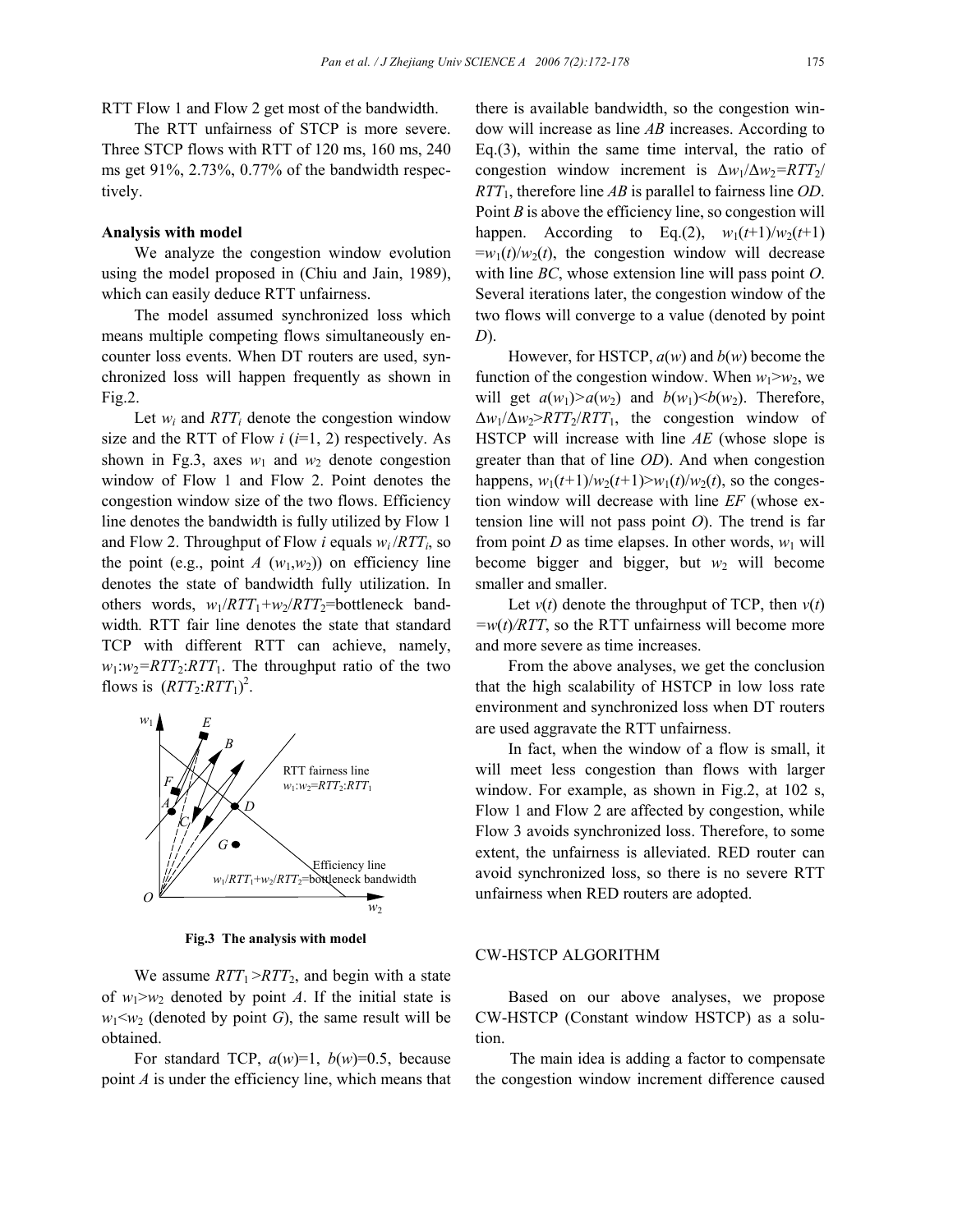by different *RTT*. Namely,  $a(w)' = \eta \times a(w)$ , where  $a(w)$ was explained in Section II. The fair factor is based on the value of *RTT*, calculated as  $\eta = c \times RTT$ , where *c* has the similar meaning as that in CR (Constant Rate) algorithm (Floyd, 1991). For example, when *c*=10, and *RTT*=100 ms=0.1 s, *η*=1.

Here we give a more detailed explanation. Assume there are two flows whose *RTT* are 100 ms, 200 ms respectively. Suppose at a time *t*1, the sizes of their congestion window are both *w*. Before fair factor is added, 100 ms later the window of Flow 1 will become  $w+a(w)$ , and will become  $w+a(w)+a(w)$ *+a*(*w*)) at time *t*1+200 ms.  $w+a(w)+a(w+a(w))$  $\approx w+2\times a(w)$ . While for Flow 2, 200 ms later, congestion window will be  $w+a(w)$ . After fair factor is added, we can reduce the difference of the congestion window. If we set  $c=10$ , for Flow 1,  $\eta=1$ , while for flow 2,  $\eta$ =2. So after an RTT time, the congestion window of Flow 2 will be  $w+2\times a(w)$  too. Therefore, Flow 1 and Flow 2 will have the same congestion window.

Because throughput  $v(t) = w(t)/RTT$ , under the condition of the same congestion windows,  $v(t)$ <sub>1</sub>/ $v(t)$ <sub>2</sub> *=RTT*2/*RTT*1. Namely, CW-HSTCP can keep RTT unfairness to be inversely proportional to the RTT ratio. When congestion windows are the same, the value of  $a(w)$  and  $b(w)$  will be the same, so stable fairness can be achieved.

After fair factor is added, long RTT flows will have sharp congestion window increment after an RTT, and because the packets are sent back-to-back, so it is easy to cause a burstiness traffic that may cause congestion and more packets loss. To solve this problem, a block-pacing method is adopted. The congestion window will be divided into several "blocks". After the packets in one block have been

sent out, other packets in another block will be sent after a time interval. This can counteract the negative effects caused by adding fair factor.

We set the number of the block based on fair factor *η*. The details of the algorithm are shown in Fig.4 [the details of *a*(*w*) and *b*(*w*) were introduced in Section II, so we omit the code of them here], and give a simple illustration of block-pacing algorithm in Fig.5.

| // Initial value                                                          |  |  |  |  |
|---------------------------------------------------------------------------|--|--|--|--|
| $k=1$ ; // the number of block                                            |  |  |  |  |
| $block=0$ ; // the packets number in a block                              |  |  |  |  |
| <i>number</i> =0; $\frac{1}{2}$ the number of packets that have been sent |  |  |  |  |
| On receiving a new ACK in congestion avoidance state:                     |  |  |  |  |
| $increment = c*RTT*a(w)/cwnd;$                                            |  |  |  |  |
| // cwnd is the congestion window size                                     |  |  |  |  |
| if $(increment>1)$                                                        |  |  |  |  |
| $increment=1$ ;                                                           |  |  |  |  |
| // to avoid the increment larger than slow start                          |  |  |  |  |
| $cwnd = cwnd + increment;$                                                |  |  |  |  |
| $k=(int)c*RTT+1;$                                                         |  |  |  |  |
| block=cwnd/k;                                                             |  |  |  |  |
| On congestion happening:                                                  |  |  |  |  |
| cwnd=cwnd*(1-b(w));                                                       |  |  |  |  |
| $number=0$ ;                                                              |  |  |  |  |
| $time$ 0= $now;$                                                          |  |  |  |  |
| On sending date:                                                          |  |  |  |  |
| if (number>block)                                                         |  |  |  |  |
| $time$ 1= $now;$                                                          |  |  |  |  |
| $\frac{1}{2}$ now is the value of current time                            |  |  |  |  |
| if $(k$ >cwnd)                                                            |  |  |  |  |
| k=cwnd:                                                                   |  |  |  |  |
| $delay = RTT/k-(time 1-time 0);$                                          |  |  |  |  |
| // delay is the time interval between two blocks                          |  |  |  |  |
| // (time $1$ -time 0) is the sending time of one block                    |  |  |  |  |
| <i>output(delay)</i> ; // send data after a time of delay                 |  |  |  |  |
| number=0; // begin a new count                                            |  |  |  |  |
| time $0 = time$ 1+delay;                                                  |  |  |  |  |
| else                                                                      |  |  |  |  |
| <i>output</i> (); //send data directly                                    |  |  |  |  |
| $number++$ :                                                              |  |  |  |  |

**Fig.4 Pseudo-code of CW-HSTCP**



**Fig.5 A simple explanation of block-pacing (block number is 2)**  (a) The sending process without block-pacing; (b) The sending process with block-pacing;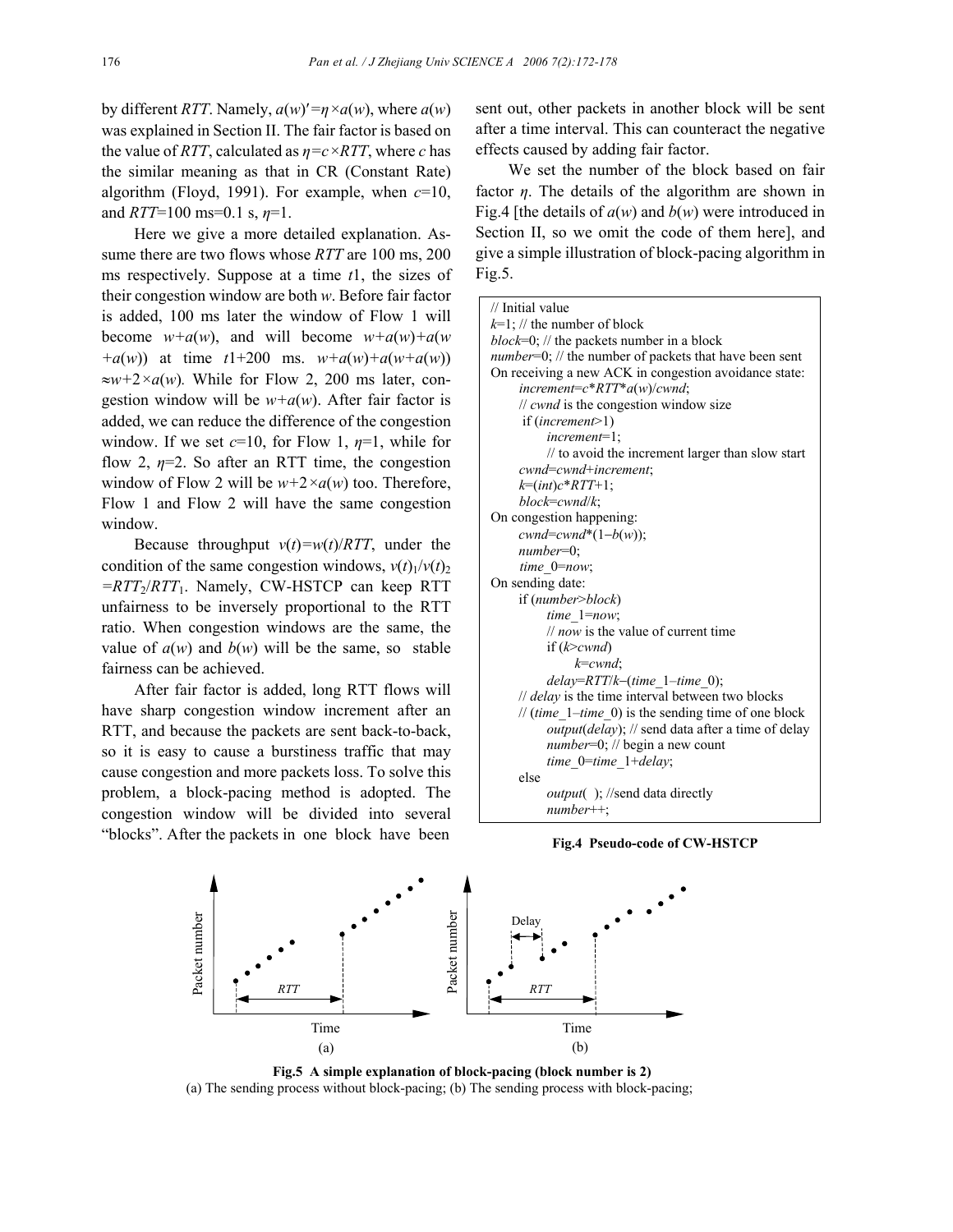A challenge in the implementation is the need for the fine-grained timer to pace out the packets. This problem was studied in (Aron and Druschel, 2002), whose work showed that the soft timer technique allowed the system timer to achieve 10 µs granularity without significant system overhead.

## PERFORMANCE EVALUATION

In this section, we evaluate the performance of CW-HSTCP using simulations. The simulation topology and configuration were described in Section III.

We mainly focus on the property of bandwidth utilization, RTT fairness, and TCP friendliness. We present a relatively fairness criterion:

(1) The bandwidth requirement of standard TCP should be met. In other words, standard TCP flow has the room for bandwidth utilization.

(2) The fairness between different high-speed TCP flows should be guaranteed.

Satisfying Condition (1) also means the protocol has TCP friendliness, because standard TCP only works well in high loss rate environment. The loss rate we choose is  $10^{-3}$ , which is in correspondence to the Low\_P of HSTCP. If the total loss rate is lower than  $10^{-3}$ , we say our protocol has the character of TCP friendliness. To evaluate the fairness between high-speed TCP flows, fair index (Chiu and Jain, 1989) is used as follows:

$$
f(x) = \left(\sum_{i=1}^{n} x_i\right)^2 / n \sum_{i=1}^{n} x_i^2,
$$

where  $x_i$  ( $x_i \ge 0$ ) is the link utilization of Flow *i*.

### **Congestion window evolution**

This simulation showed the congestion window evolution after addition of the fair factor. Three high-speed flows with RTT of 80 ms, 140 ms, 200 ms (marked as  $1, 2, 3$  in Fig.6) were used. We set  $c=10$ . As shown in Fig.6, different flows can get the same congestion window, so  $a(w)$ ,  $b(w)$  will be the same, and a stable fairness can be achieved. Comparison between Fig.2 and Fig.6 shows our analyses in Section III are correct.



**Fig.6 The congestion window evolution of CW-HSTCP** 

## **Choice of parameter** *c* **and TCP friendliness**

This simulation showed the effect of parameter *c*. We list our simulation results in Table 3. We can find that when  $c=5$ , the per-flow bandwidth utilization and total bandwidth utilization of CW-HSTCP flows decrease together. This means that a too small value of *c* will limit the scalability of HSTCP. However, when *c*=20, short RTT CW-HSTCP flows will grasp more bandwidth and fairness are decreased too. What is more, background flows can get less bandwidth. In other words, the friendliness of CW-HSTCP decreases. Therefore, *c*=10 is optimal.

The packet loss rates of background flows are below  $10^{-3}$  in 3 cases, so we say CW-HSTCP is TCP friendly.

# **Fairness comparison of CW-HSTCP, HSTCP, STCP and standard TCP**

In this simulation, we compare the fairness of CW-HSTCP, HSTCP, STCP and standard TCP.

Three flows with RTT being 80 ms, 140 ms, and 200 ms respectively were used, and different algorithms, such as CW-HSTCP (*c*=10), HSTCP, STCP, and standard TCP were adopted respectively. The fairness index of high-speed flows was calculated at different time scales. As shown in Fig.7, we can find CW-HSTCP has better fairness property.



**Fig.7 The fairness of different algorithms**